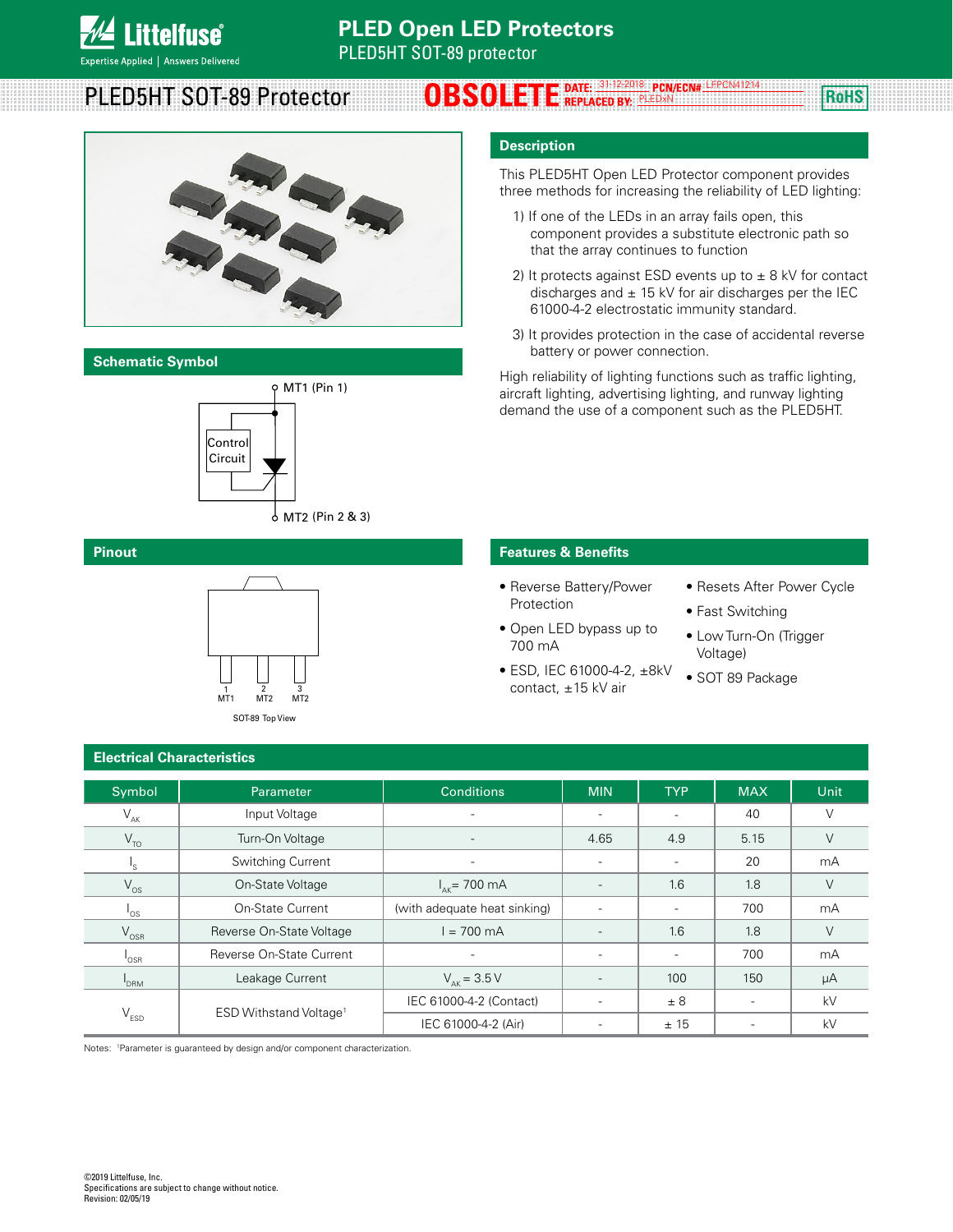

## **PLED Open LED Protectors** PLED5HT SOT-89 protector

**Thermal Considerations**

| Package       | Symbol      | <b>Parameter</b>             | Value        | Unit    |
|---------------|-------------|------------------------------|--------------|---------|
|               | ' OP        | <b>Operating Temperature</b> | -40 to 85    | °C      |
|               |             | Maximum Junction Temperature | 150          | $\circ$ |
| <b>SOT 89</b> | <b>STOR</b> | Storage Temperature          | $-65$ to 150 | °C      |

#### **V-I Characteristics**



## **IS vs Temperature**



### **LED Application and Interference Test Circuit**



## **Turn On Voltage vs Temperature**

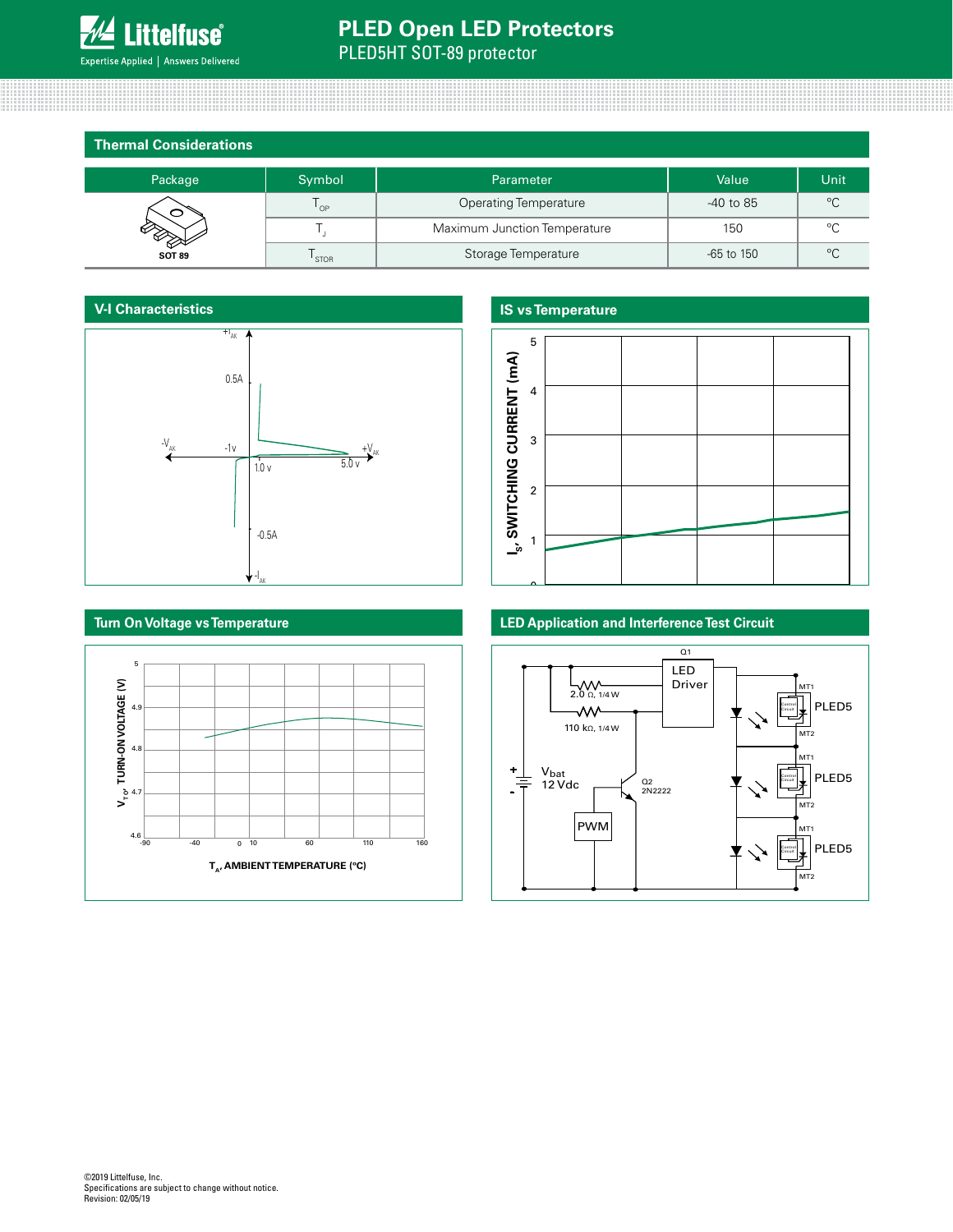

## **PLED Open LED Protectors**

PLED5HT SOT-89 protector



| <b>Ordering Information</b> |              |                          |  |  |
|-----------------------------|--------------|--------------------------|--|--|
| <b>Catalog Number</b>       | Package Type | <b>Quantity Per Reel</b> |  |  |
| PI FD5HT                    | SOT 89       | 1000 Pieces              |  |  |

### **Package Dimensions – SOT-89**



**Pad Layout for SOT-89**



**(Dimensions are in millimeters)**

| <b>Dimension</b> | <b>Millimeters</b> |            | Inches         |            |  |
|------------------|--------------------|------------|----------------|------------|--|
|                  | Min                | <b>Max</b> | Min            | <b>Max</b> |  |
| A                | 1.400              | 1.600      | 0.055          | 0.063      |  |
| b                | 0.320              | 0.520      | 0.013          | 0.197      |  |
| b1               | 0.400              | 0.580      | 0.016          | 0.023      |  |
| С                | 0.350              | 0.440      | 0.014          | 0.017      |  |
| D                | 4.400              | 4.600      | 0.173          | 0.181      |  |
| D <sub>1</sub>   | 1.550 REF          |            | 0.061 REF      |            |  |
| E                | 2.300              | 2.600      | 0.091          | 0.102      |  |
| E1               | 3.940              | 4.250      | 0.155          | 0.167      |  |
| е                | 1.500 TYP          |            | 0.060TYP       |            |  |
| e1               | 3.000 TYP          |            | 0.118TYP       |            |  |
|                  | 0.900              | 1.200      | 0.047<br>0.035 |            |  |

## **Part Marking System**



Part Numbering System